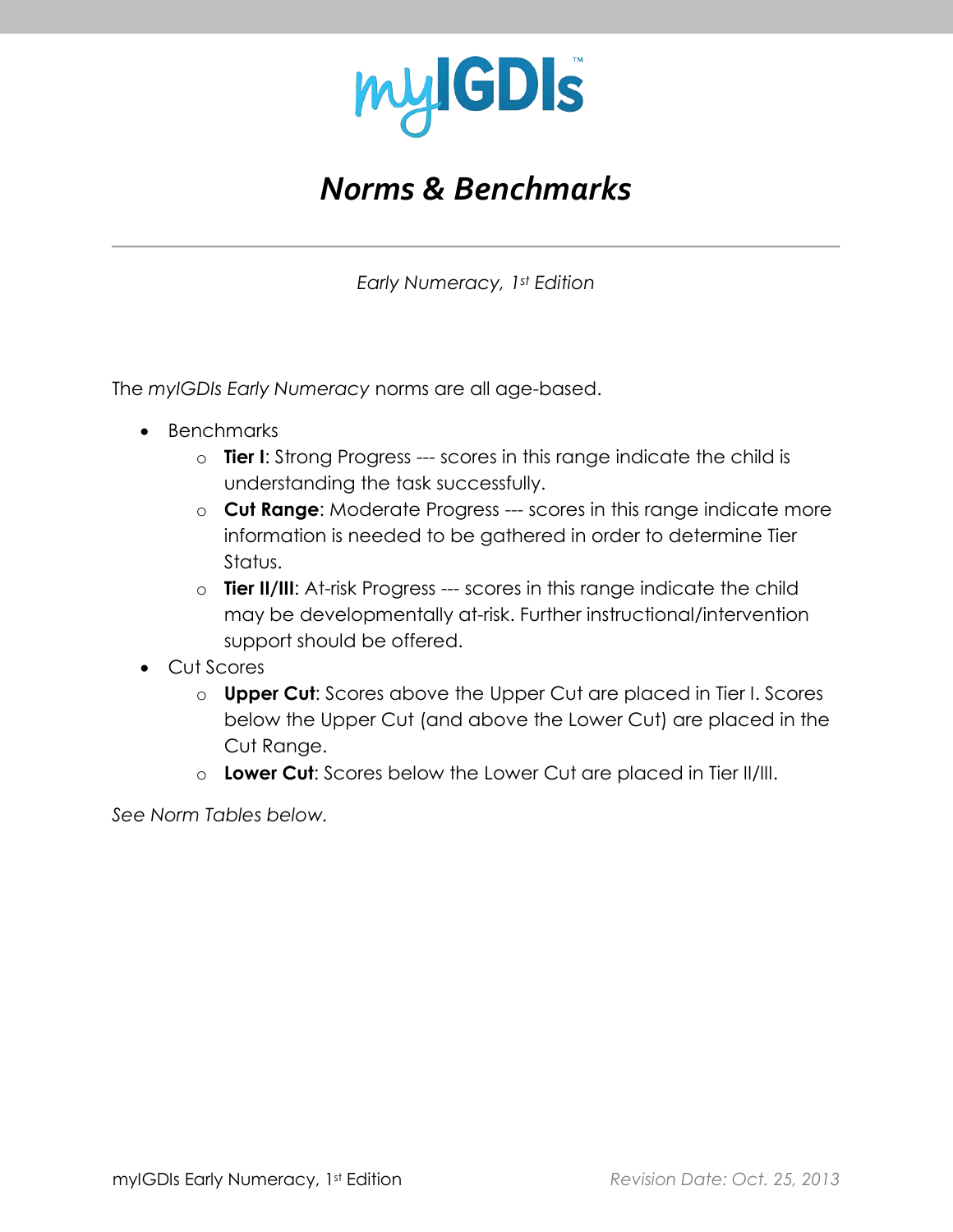

|                      | Age of child | Lower Cut       | <b>Upper Cut</b> |
|----------------------|--------------|-----------------|------------------|
|                      | (in months)  | (fluency score) | (fluency score)  |
| <b>Oral Counting</b> | 38           | N/A             | 6.77             |
|                      | 39           | N/A             | 7.49             |
|                      | 40           | N/A             | 8.21             |
|                      | 41           | N/A             | 8.92             |
|                      | 42           | N/A             | 9.64             |
|                      | 43           | N/A             | 10.36            |
|                      | 44           | N/A             | 11.08            |
|                      | 45           | N/A             | 11.80            |
|                      | 46           | N/A             | 12.52            |
|                      | 47           | N/A             | 13.24            |
|                      | 48           | 2.81            | 12.97            |
|                      | 49           | 3.17            | 14.00            |
|                      | 50           | 3.54            | 15.03            |
|                      | 51           | 3.90            | 16.05            |
|                      | 52           | 4.27            | 17.08            |
|                      | 53           | 4.63            | 18.11            |
|                      | 54           | 5.00            | 19.14            |
|                      | 55           | 5.36            | 20.16            |
|                      | 56           | 5.73            | 21.19            |
|                      | 57           | 6.09            | 22.22            |
|                      | 58           | 6.46            | 23.25            |
|                      | 59           | 6.82            | 24.28            |
|                      | 60           | 7.19            | 25.30            |
|                      | 61           | 7.55            | 26.33            |
|                      | 62           | 7.92            | 27.36            |
|                      | 63           | 8.28            | 28.39            |
|                      | 64           | 8.65            | 29.41            |
|                      | 65           | 9.02            | 30.44            |
|                      | 66           | 9.38            | 31.47            |
|                      | 67           | 9.75            | 32.50            |
|                      | 68           | 10.11           | 33.53            |
|                      | 69           | 10.48           | 34.55            |
|                      | 70           | 10.84           | 35.58            |
|                      | 71           | 11.21           | 36.61            |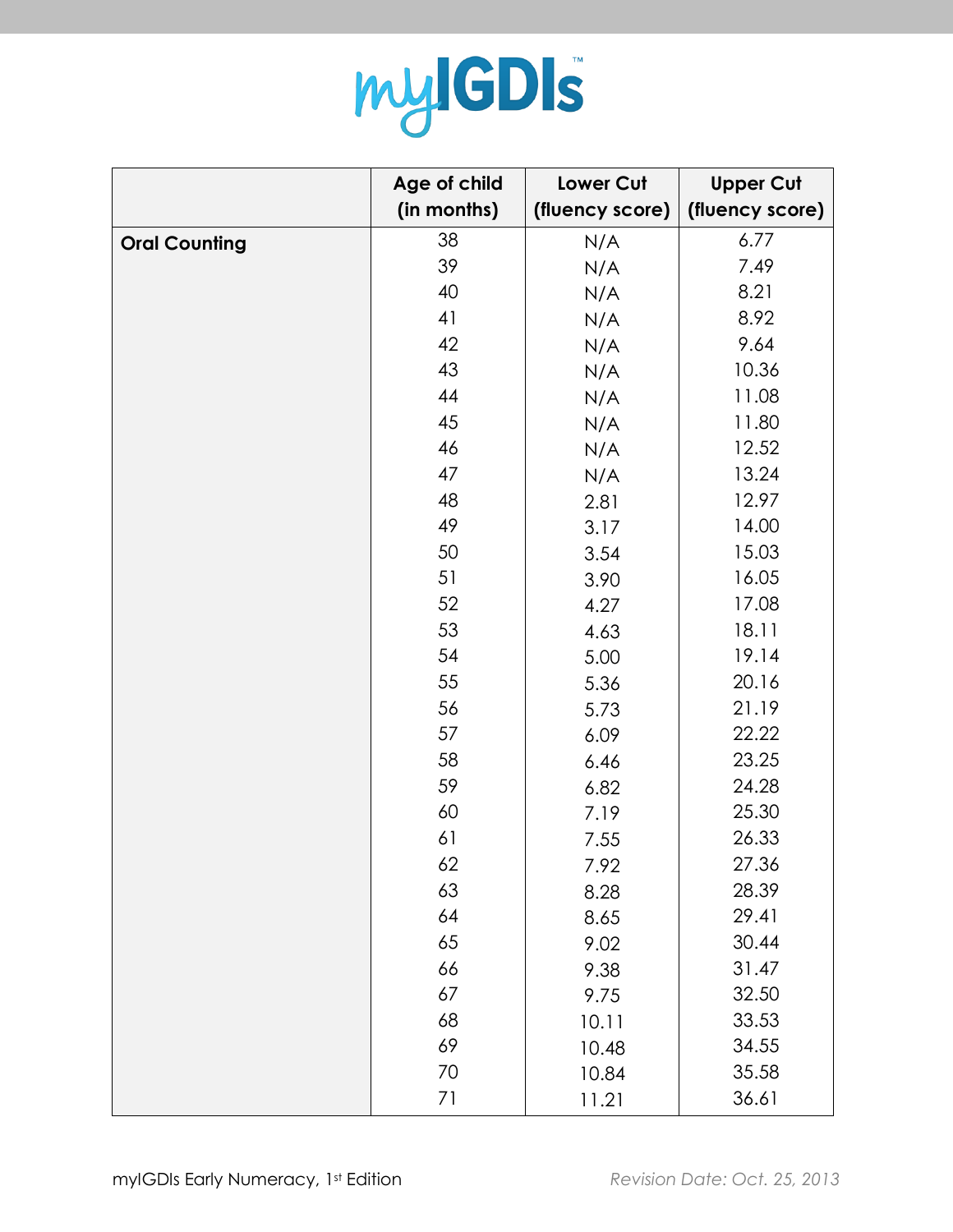

|                            | Age of child | Lower Cut       | <b>Upper Cut</b> |
|----------------------------|--------------|-----------------|------------------|
|                            | (in months)  | (fluency score) | (fluency score)  |
| <b>Quantity Comparison</b> | 38           | 3.24            | 11.62            |
|                            | 39           | 4.26            | 12.59            |
|                            | 40           | 5.27            | 13.56            |
|                            | 41           | 6.29            | 14.53            |
|                            | 42           | 7.31            | 15.50            |
|                            | 43           | 8.32            | 16.46            |
|                            | 44           | 9.34            | 17.43            |
|                            | 45           | 10.36           | 18.40            |
|                            | 46           | 11.38           | 19.37            |
|                            | 47           | 12.39           | 20.34            |
|                            | 48           | 12.47           | 20.87            |
|                            | 49           | 12.90           | 21.19            |
|                            | 50           | 13.33           | 21.50            |
|                            | 51           | 13.75           | 21.81            |
|                            | 52           | 14.18           | 22.13            |
|                            | 53           | 14.61           | 22.44            |
|                            | 54           | 15.03           | 22.76            |
|                            | 55           | 15.46           | 23.07            |
|                            | 56           | 15.88           | 23.39            |
|                            | 57           | 16.31           | 23.70            |
|                            | 58           | 16.74           | 24.01            |
|                            | 59           | 17.16           | 24.33            |
|                            | 60           | 17.59           | 24.64            |
|                            | 61           | 18.02           | 24.96            |
|                            | 62           | 18.44           | 25.27            |
|                            | 63           | 18.87           | 25.59            |
|                            | 64           | 19.30           | 25.90            |
|                            | 65           | 19.72           | 26.21            |
|                            | 66           | 20.15           | 26.53            |
|                            | 67           | 20.57           | 26.84            |
|                            | 68           | 21.00           | 27.16            |
|                            | 69           | 21.43           | 27.47            |
|                            | 70           | 21.85           | 27.79            |
|                            | 71           | 22.28           | 28.10            |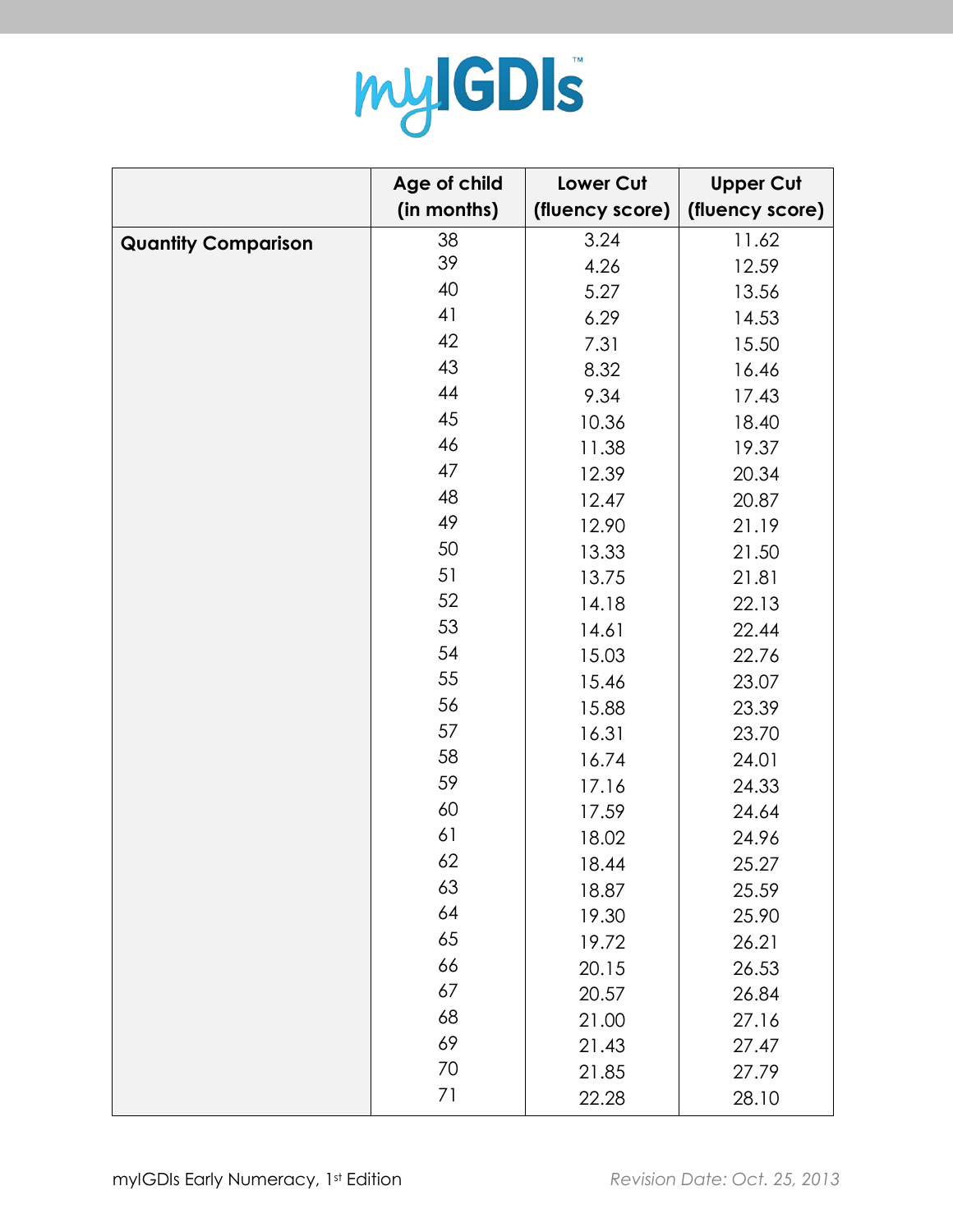

|                      | Age of child | Lower Cut       | <b>Upper Cut</b> |
|----------------------|--------------|-----------------|------------------|
|                      | (in months)  | (fluency score) | (fluency score)  |
| <b>Number Naming</b> | 38           | N/A             | 4.22             |
|                      | 39           | N/A             | 4.46             |
|                      | 40           | N/A             | 4.71             |
|                      | 41           | N/A             | 4.95             |
|                      | 42           | N/A             | 5.20             |
|                      | 43           | N/A             | 5.44             |
|                      | 44           | N/A             | 5.68             |
|                      | 45           | N/A             | 5.93             |
|                      | 46           | N/A             | 6.17             |
|                      | 47           | N/A             | 6.41             |
|                      | 48           | N/A             | 7.24             |
|                      | 49           | N/A             | 7.92             |
|                      | 50           | N/A             | 8.60             |
|                      | 51           | N/A             | 9.27             |
|                      | 52           | N/A             | 9.95             |
|                      | 53           | N/A             | 10.63            |
|                      | 54           | N/A             | 11.31            |
|                      | 55           | N/A             | 11.98            |
|                      | 56           | N/A             | 12.66            |
|                      | 57           | N/A             | 13.34            |
|                      | 58           | N/A             | 14.02            |
|                      | 59           | N/A             | 14.69            |
|                      | 60           | 4.06            | 15.37            |
|                      | 61           | 4.46            | 16.05            |
|                      | 62           | 4.85            | 16.72            |
|                      | 63           | 5.25            | 17.40            |
|                      | 64           | 5.64            | 18.08            |
|                      | 65           | 6.04            | 18.76            |
|                      | 66           | 6.43            | 19.43            |
|                      | 67           | 6.83            | 20.11            |
|                      | 68           | 7.22            | 20.79            |
|                      | 69           | 7.62            | 21.47            |
|                      | 70           | 8.01            | 22.14            |
|                      | 71           | 8.41            | 22.82            |